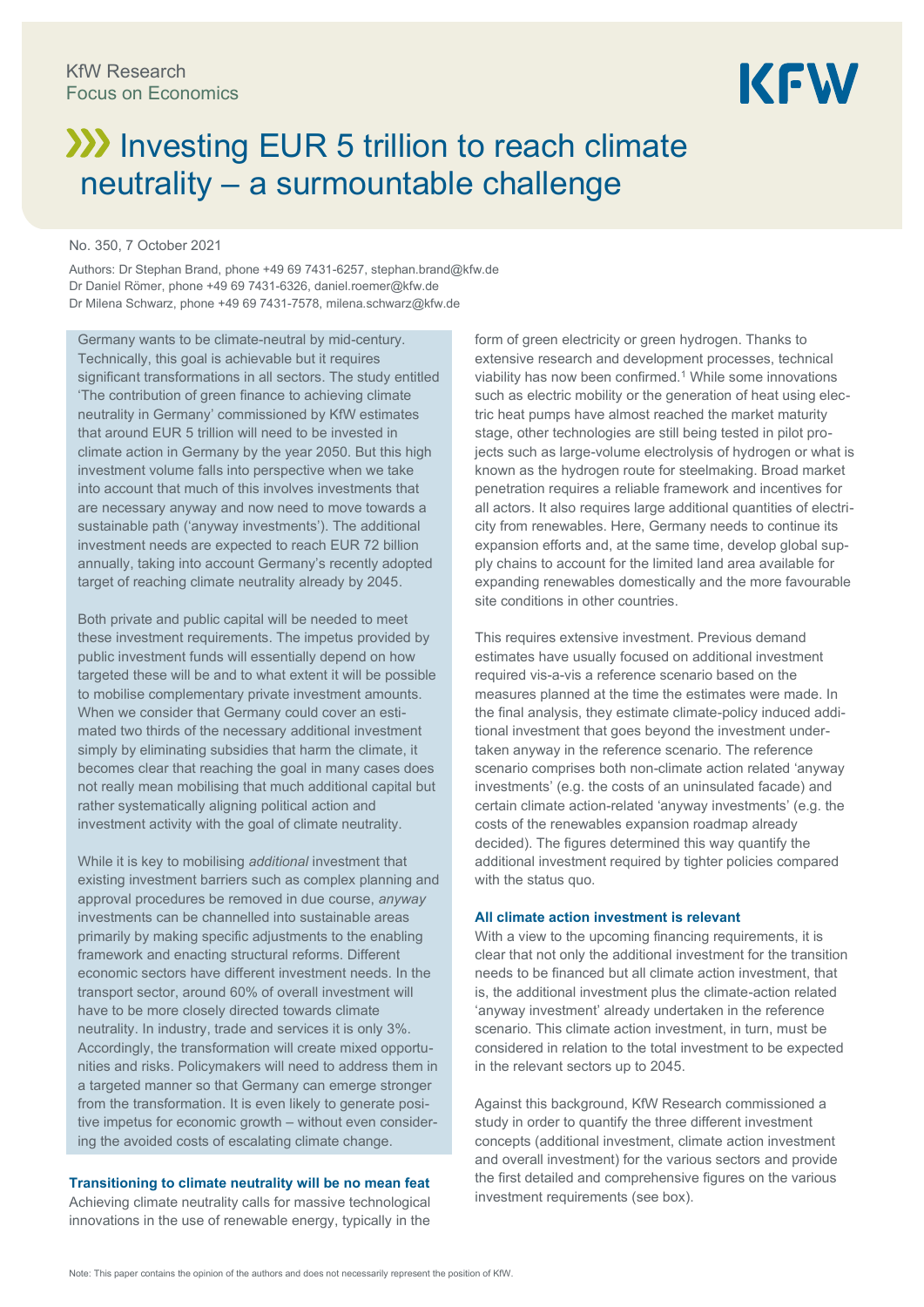# **Study 'Beitrag von Green Finance zum Erreichen von Klimaneutralität in Deutschland' (Contribution of green finance to achieving climate neutrality in Germany)**

On behalf of KfW Research, the authors of Prognos, Nextra Consulting and NKI (Institute for Responsible Investments) drew a broad and differentiated picture of the possible contribution of green finance to achieving climate neutrality in Germany.

In order to identify green finance requirements, the study began by comparing existing studies and then making a new calculation of the investment required to achieve climate neutrality. It employed a proprietary approach that deliberately mirrors the methodologies and conclusions of other relevant studies on the topic. Specifically, it quantified additional climate action investment and overall investment for a current scenario (climate action plan scenario, in short: CAP, Prognos et al., 2021), broken down by sectors and groups of actors, and added investments aimed at achieving climate neutrality that are not yet included in the CAP scenario. The result was a first comprehensive picture of the investment amounts required for all sectors on the way to climate neutrality. By analysing the investment logic pursued by the actors involved, the method also made it possible to identify the drivers and barriers of effective climate action and define the role which the capital market may play in financing the climate transition under the buzzword of green finance.

Link to the study[: Contribution of green finance to](https://www.kfw.de/PDF/Download-Center/Konzernthemen/Research/PDF-Dokumente-Studien-und-Materialien/Green-Finance-und-Klimaneutralitaet.pdf) [achieving climate neutrality in Germany](https://www.kfw.de/PDF/Download-Center/Konzernthemen/Research/PDF-Dokumente-Studien-und-Materialien/Green-Finance-und-Klimaneutralitaet.pdf) (in German)

## **Investment of EUR 5 trillion needs to be climate friendly**

The study quantifies the necessary climate action investment needed to implement Germany's climate action plan at around EUR 4.5 trillion as a starting point. In order to achieve the target of net-zero climate neutrality, a further EUR 0.5 trillion will be incurred, which will essentially be for negative technologies, so that the total climate action investment amounts to around EUR 5 trillion (Figure 1). <sup>2</sup> Of this sum, EUR 1.9 trillion is additional investment that goes beyond the policy reference already implemented.<sup>3</sup>

If the necessary climate action investment is spread out over the years remaining until 2045, Germany's new target year for climate neutrality, EUR 191 billion or 5.2% of Germany's GDP will need to be invested on average each year. The additional investment is EUR 72 billion per year, or 1.9% of GDP.<sup>4</sup>

### **Figure 1: Necessary climate action investment by economic sector**



Source: Prognos / Nextra / NKI (2021).

If we take into account that the state, private sector and households spent only around 2.2% of gross domestic product on environmental protection in 2018,<sup>5</sup> Germany faces a gigantic challenge. But these high amounts come into perspective if we consider that much of the quantified climate action investment comprises investment that needs to be undertaken in any case but must now be increasingly channelled to alternatives that contribute to climate neutrality. Furthermore, the quantified climate action investments are not just necessary to achieve the climate targets but help the German economy to tap into future growth markets.<sup>6</sup>

## **Climate action investment enables economic growth**

The high climate action investment requirements provide significant economic opportunities. For example, making more efficient use of renewables directly reduces the import of fossil fuels. Furthermore, regions with high technological capacity – such as Germany and Europe – can benefit from the global transition by developing new technologies and providing key competences for the development of new value chains. This can strengthen Germany as an export-oriented economy in the long term.

The overall economic effects of the transition to climate neutrality can be quantified on the basis of different target scenarios. Although investments in the magnitude of several billion euros per year can also have reciprocal effects that may theoretically dampen economic activity (for example by crowding out investments that pursue other goals), the analysis of the scenarios shows that positive effects predominate. If the investments required to achieve climate neutrality are undertaken in the necessary volume, this is likely to trigger moderately positive effects on GDP and employment. The analysed scenarios imply that GDP will be between 0.9 and 1.4% higher in 2030 and between 0.4 and 0.9% higher in 2050 than in the absence of climate action investment. The workforce would be between 0.2 and 0.5%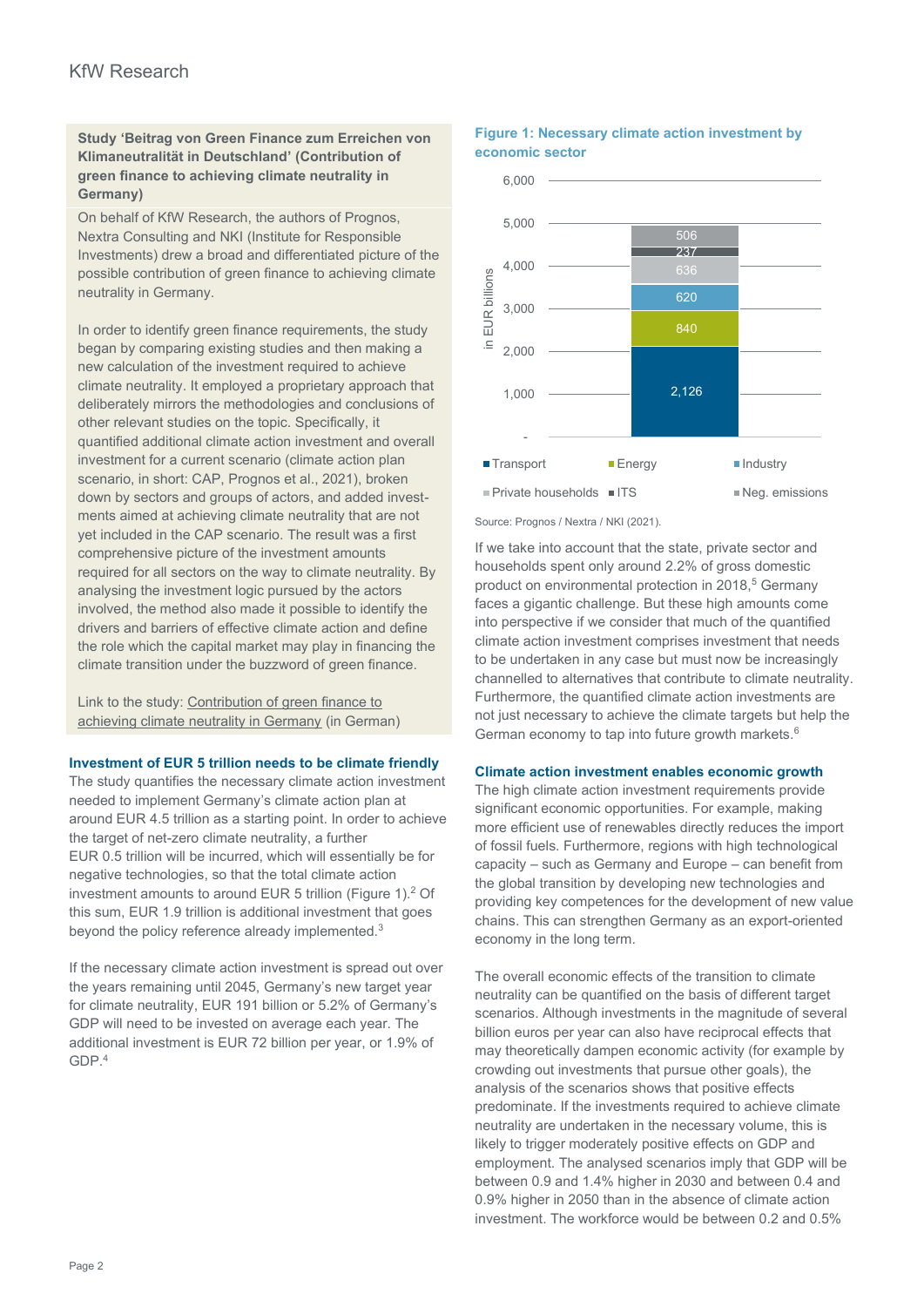higher in 2030 and between 0.1 and 0.2% higher in 2050 than in the reference scenario (Figure 2). This does not even take into account the economic costs of escalating climate change, for example due to increased extreme weather events. It has been found that every further year of inaction on climate change causes an additional USD 300–900 billion in annual damage around the globe.<sup>7</sup>

## **Figure 2: Employment effects of the transition by federal state**



Variation in the workforce in 2050 on the 95%-path (Prognos and BCG, 2018) compared with the reference scenario.

Source: Prognos et al. / FES (2019).

## **The transition will have winners and losers**

The truth is that the transition will generate both winners and losers. Even if a positive result can be achieved for society as a whole, there will be differences in both the burden of the investment requirements and the positive impetus on demand generated by the transition, for example between sectors and regions. Energy-intensive industries will generally be negatively affected, while the commercial sector is more likely to experience positive effects.<sup>8</sup> However, the analysis shows that a 95% reduction pathway will lead to economic growth and positive employment effects by 2050 in all federal states. That means there is scope for supporting particularly affected regions in managing the transition until the positive investment effects materialise in all regions.

For the economy as a whole, the effects on GDP and employment are generally low but show that more climate action does not adversely impact on economic growth but actually provides positive impetus. This underscores the importance of the investments mentioned – and their timely implementation.

## **Investment requirements grow over time**

Over time, the necessary transition investment will not be in the same volume every year. The investment requirements are comparatively low in the short term, mainly because measures will be implemented that are ready for the market already. Further along the transition path, however, more

demanding and cost-intensive measures such as carbon capture and storage (CCS) will have to be adopted to achieve the remaining greenhouse gas reductions, which is why growing investment requirements must be expected over time. The highest additional investment compared with the reference scenario is expected for the 2030s, while the current decade is still characterised by relatively low additional investment (Figure 3).

The profile also illustrates that failure to undertake necessary investments now would lead to even higher annual investment in future decades – which are potentially even more difficult to implement. It is therefore important to avoid investment backlogs. This applies all the more as businesses are positioning themselves today for their participation in the green markets of the future.

# **Figure 3: Development of investment requirements over time (EUR in billions p.a.)**



■ Climate protection investment ■ Additional investment

Source: Prognos / Nextra / NKI (2021).

#### **Sectors have different investment requirements**

The sectoral view shows different impacts as well (Figure 4). The ratio of climate action investments to overall investment provides insight into the share of upcoming investments required in the relevant sector to bring about climate neutrality.

The greater part of the necessary climate action investment – EUR 2.1 trillion – will be incurred in the transport sector. That is not only the highest volume by far in absolute terms but the highest share of total investment in the sector: Around 60% of upcoming investment will be climate action investment. This illustrates the large expected upheaval in the sector and its high energy intensity.<sup>9</sup> But if we look at the additional investment, we see significantly lower figures of around EUR 153 billion, or around 7% of climate action investment (Figure 5). This is due to the high reinvestment regularly undertaken in the mobility sector and the generally lower additional investment in climate-neutral mobility (e.g. automobiles that run with zero-emission drivetrains) compared with the reference scenario.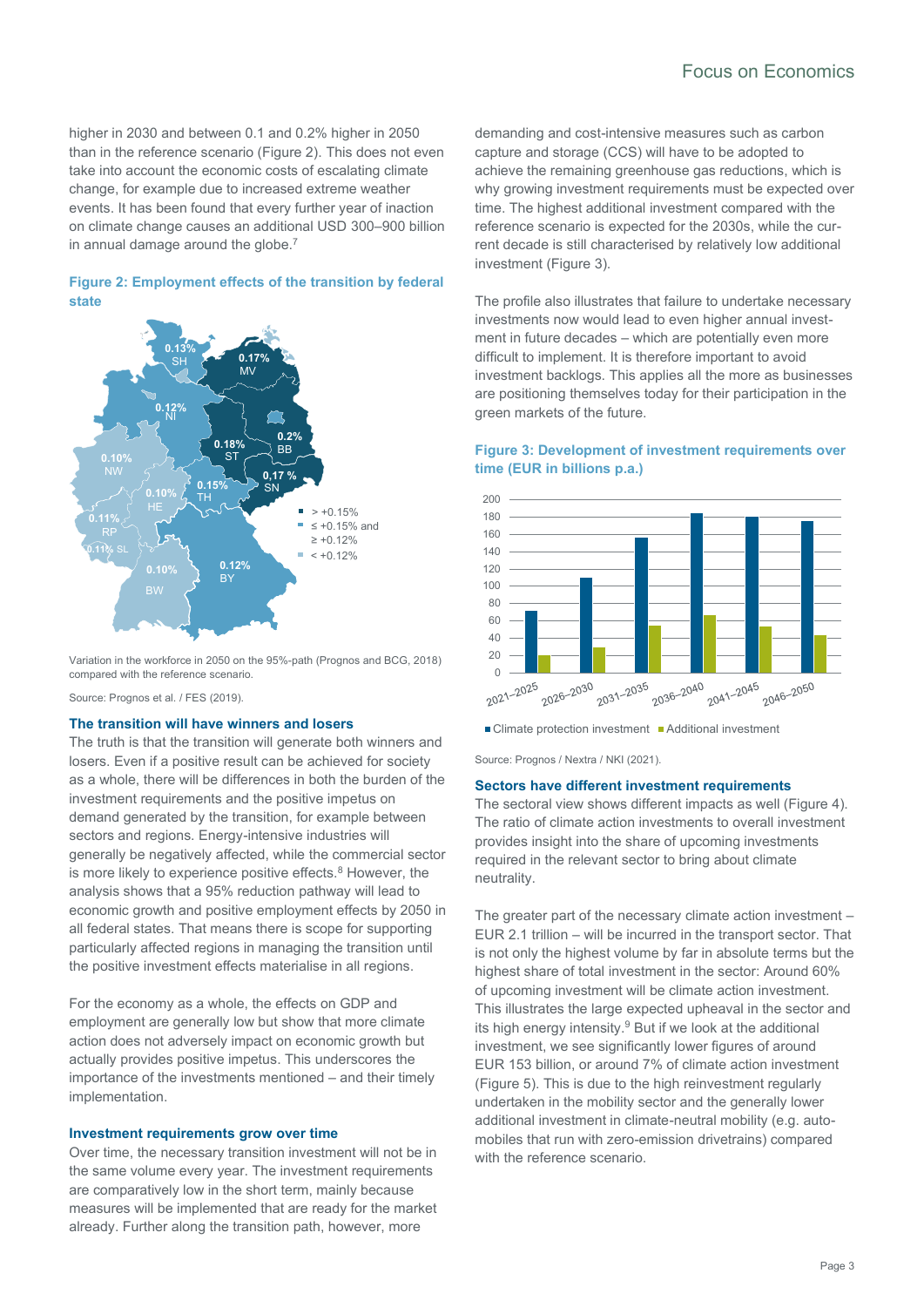

# **Figure 4: Overview of investment requirements by economic sector (EUR in billions)**

Source: Prognos / Nextra / NKI (2021).

Energy is the sector projected to have the second-highest volume of climate action investment. Part of the distance there has already been completed, not least by integrating the industrial and energy sector into the European Emissions Trading System (EU-ETS). Nevertheless, more than half of total investment here will still have to be used for a more systematic alignment with climate action – which demonstrates how closely the sector is tied to the issue of climate change. Grid infrastructure accounts for around one third of climate action investment. Unlike transport, the share of additional investment here is significantly larger, driven by an earlier and more comprehensive transition to decentralised generation from renewables than in the reference scenario. That will cause additional investment particularly in grid infrastructure, with almost half of all additional investment incurred in this area.

Private households (PHH) account for climate action investment worth EUR 636 billion. Most of this is investment in climate-neutral residential buildings. It is the third highest share of total investment. Here as well, many investments are heavily climate action-related. Around 40% are additional investments. This demonstrates that households, too, will definitely have to make substantial investments – against the background that the ability to invest depends strongly on the individual asset and income situation. Investment requirements are often highest particularly where the least financial resources are available.<sup>10</sup>

The industrial sector requires climate action investment in a similar volume. Although it makes up a significantly lower share of total investment, more than three quarters is additional investment. This illustrates the fact that energyintensive industries need to mobilise a substantial additional investment volume because it takes great effort to make production processes climate-friendly. The share of additional investment here also varies between industries within the sector. It is particularly high in the energy-intensive basic industries (glass, steel, chemicals). It will not be possible to completely eliminate difficult-to-avoid emissions

such as industrial process emissions, so they will need to be neutralised by other means. This involves new and costintensive technologies for actively removing greenhouse gases from the atmosphere (especially CCS).

In the area of industry, trade and services (ITS), around half the climate action investment is composed of additional investments for measures such as energy-efficient process and building technology but their share in total investments is very low. Financing bottlenecks are therefore likely to be moderate. Rather, what is needed are explicit incentives to move the hitherto often neglected topic into the spotlight and stimulate necessary investments.

# **Figure 5: Shares in total investment and climate action investment (in per cent)**



- Climate protection investment / Total investment
- Additional investment / Climate protection investment

Source: Prognos / Nextra / NKI (2021).

# **Meeting the needs of the transition requires public and private investment …**

Although the technical prerequisites are fulfilled, mobilising the climate action investment needed to achieve climate neutrality is not a foregone conclusion. The financial sector will play an important role in financing the investment needs and directing capital flows to sustainable investments. Even in an attractive financing environment, however, it is possible that the investment required is not undertaken in the necessary amount and timeframe, for example if the price of CO<sub>2</sub> as a key climate policy instrument fails to set a sufficiently increasing price signal as a result of various market imperfections (such as knowledge externalities, network effects or information asymmetries).<sup>11</sup>

In order to nonetheless ensure the necessary investments, accompanying incentives are needed. The public sector will have to act in two main respects: For one thing, it has a role model function which it can exercise, for example, by modernising the energy systems of public buildings or by converting the fleet of public transport vehicles. But most of all, it is responsible for creating enabling conditions for private investment. To what extent public investment funds will be needed essentially depends on how targeted these will be and to what extent it will be possible for public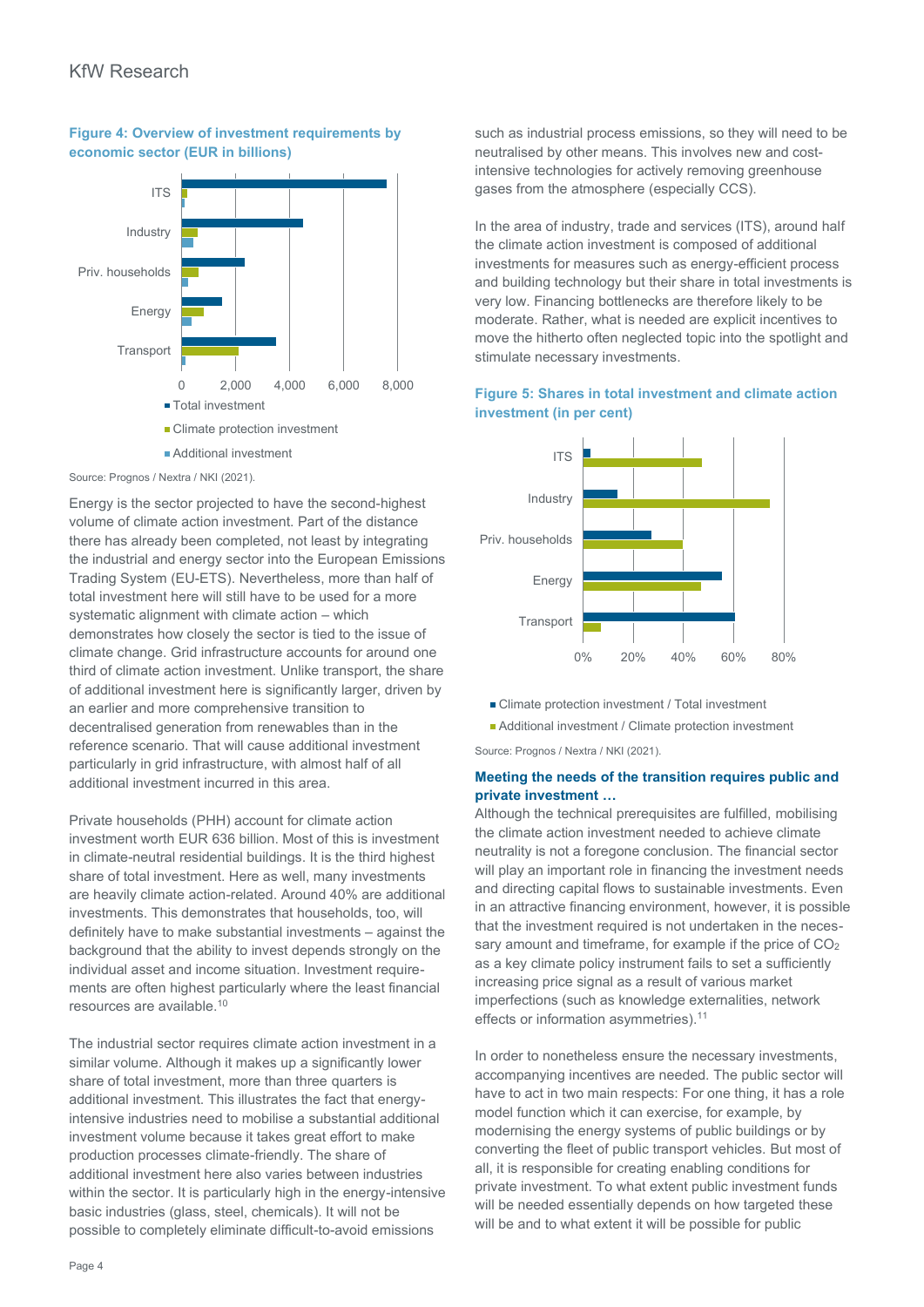incentives to achieve a leverage effect on private investment activities in the relevant areas.

## **… and political action systematically aligned with the goal of climate neutrality**

When meeting financing needs, what is ultimately important is to proceed in a targeted manner in order to incentivise sufficient private and public investment activity. Whereas additional investments are likely to be undertaken particularly when investment obstacles<sup>12</sup> such as time-consuming planning and approval procedures are reduced, the greatest portion of necessary climate action investments is made up of those that would be performed anyway. Therefore, it is not primarily about mobilising additional capital but directing available funds to climate-friendly uses.

Relevant incentives are likely to be generated particularly by providing reliable policy guidance and regulatory frameworks. This includes the systematic elimination of environmentally harmful subsidies, for example. They distort competition at the expense of environmentally friendly technologies and products and are counter-productive in the transition to climate neutrality.<sup>13</sup> Environmentally harmful subsidies thus make the transition to climate neutrality more costly than it has to be. Furthermore, important investment incentives for business models in the area of sector coupling are lost. Eliminating them could unlock revenues for the state that could already counter-finance around two thirds of the necessary annual additional investment for achieving climate neutrality in Germany.<sup>14</sup> This vividly illustrates that reaching the target in many cases does not really mean mobilising that much additional capital but systematically aligning political action with the goal of climate neutrality.

What is also true, however, is that a climate-friendly economy will initially be more expensive than a fossil-fuel based one so long as there is no sufficiently high global CO<sub>2</sub> price. The challenge therefore consists in encouraging investment while creating global conditions that secure the competitiveness of the German and European economy. The EU is already active in both areas and the planned carbon border adjustment mechanism has the potential to provide important impetus to accelerate international climate diplomacy.<sup>15</sup>

#### **Conclusion**

Climate change is forcing all sectors of the economy to decarbonise. Encouragingly, it is evident that systems and processes can generally be transitioned using technologies that are already known. However, multiple obstacles may hamper a sustained transition. The steep rise in the volume of necessary climate action investment over the coming years and decades means that in the future, significantly higher amounts must be available to finance green investment than today. At the same time, systematically eliminating environmentally harmful subsidies could already secure a significant portion of the funds required for the necessary additional investment and accompanying policy measures. Against this background, the investment required to achieve climate neutrality is ambitious, to be sure, but manageable.

The findings of the study are corroborated by existing literature. One source is a recently published study by McKinsey, which sees investment requirements for Germany in a similar order of magnitude (EUR 6 trillion).<sup>16</sup> With respect to additional investment, the literature is somewhat more extensive (see for example the analyses performed on behalf of the Federation of German Industries and the Federal Ministry of Economics and Technology). <sup>17</sup> For the previous target year 2050 and an emissions reduction of 87–95%, these studies arrived at average additional annual investment of EUR 43 to 82 billion. Under the assumption that this investment is spread across fewer years as a result of the more ambitious target, that would mean around EUR 51 to 97 billion per year by 2045 – which would be in line with the EUR 72 billion reported here.

Climate action investments must not be seen as stranded costs. Rather, they open up the opportunity to improve Germany's competitiveness and prosperity. They generate long-term positive effects on gross domestic product and employment. They will yield even more positive outcomes when we take into account the true costs of climate change, for example as a result of increased extreme weather events. Without a consistent roadmap to climate neutrality, these will become significantly more frequent in the decades ahead. Continuing business as usual is therefore not an economically sensible option. Instead, Germany would be well advised to make the necessary climate action investments with determination.

<sup>1</sup> Cf. Brüggemann, A. (2021)[: Transitioning to climate neutrality by 2050: a major challenge for German industry,](https://www.kfw.de/PDF/Download-Center/Konzernthemen/Research/PDF-Dokumente-Fokus-Volkswirtschaft/Fokus-englische-Dateien/Fokus-2021-EN/Focus-No.-322-March-2021-Climate-neutral-industry.pdf) Focus on Economics No. 322, KfW Research

<sup>2</sup> The investment required to offset residual emissions are estimated under the assumption that these emissions are removed from the air by direct CO<sub>2</sub> capture and subsequently stored. The resulting investment of EUR 506 billion and additional investment of EUR 484 billion involve all sectors and represent an upper limit to the expected investment volume.

<sup>3</sup> For a detailed presentation of methodology and results cf. Prognos / Nextra / NKI (2021)[: Contribution of green finance to achieving climate neutrality](https://www.kfw.de/PDF/Download-Center/Konzernthemen/Research/PDF-Dokumente-Studien-und-Materialien/Green-Finance-und-Klimaneutralitaet.pdf) in Germany, study commissioned by KfW.

4 Investment must be moved forward (compared with the underlying analysis) owing to the shorter period. This could result in higher investment amounts due to shortened investment cycles or lower technological maturity or higher specific costs of expansion. The figures should therefore be understood as a lower limit for a rough approximation.

5 German Federal Statistical Office (2021): Environmental Economic Accounting. https://www.destatis.de/EN/Themes/Society-Environment/Environment/Environment/Environmental-Economic-Accounting/\_node.html